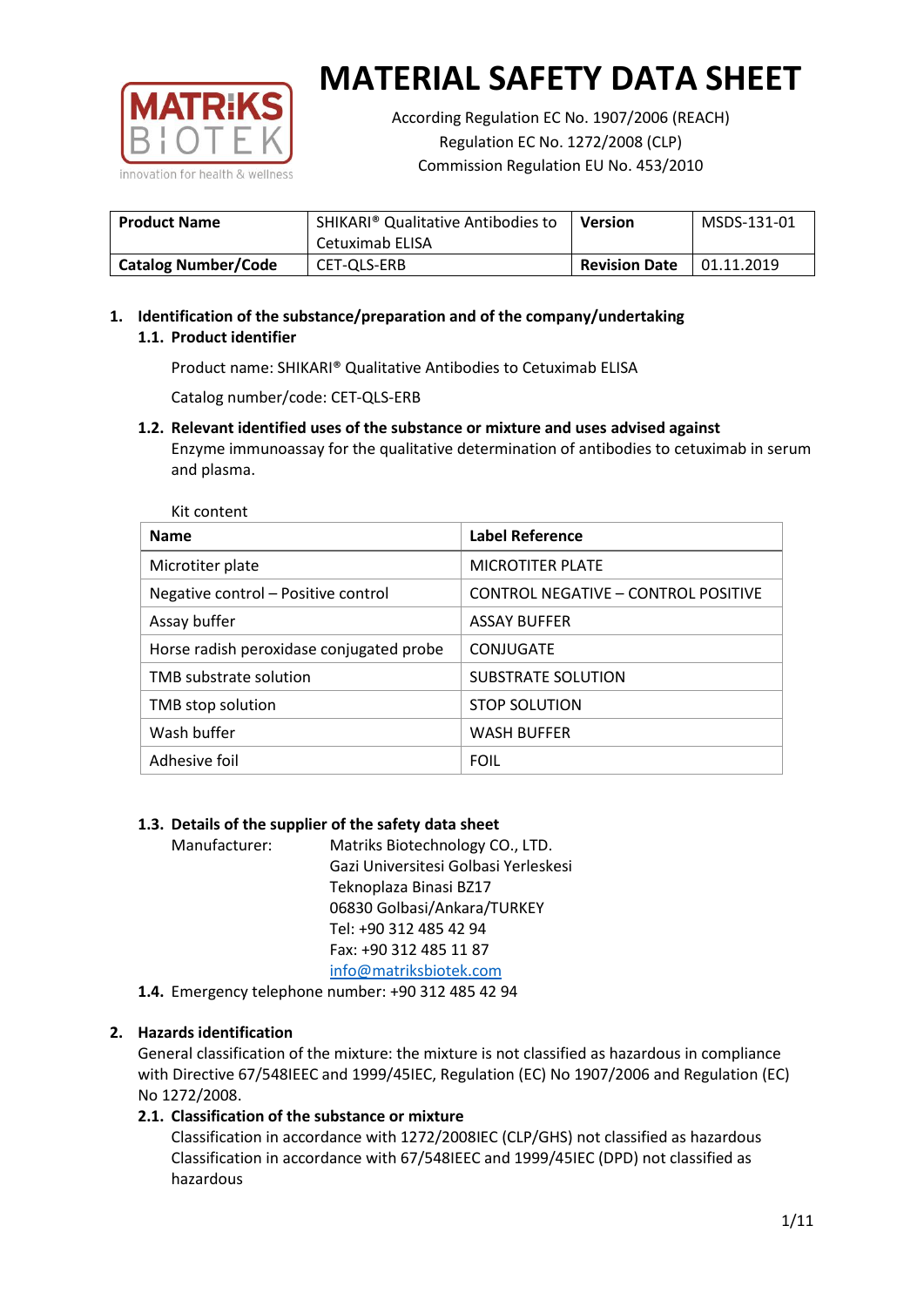

According Regulation EC No. 1907/2006 (REACH) Regulation EC No. 1272/2008 (CLP) Commission Regulation EU No. 453/2010

| <b>Product Name</b>        | SHIKARI <sup>®</sup> Qualitative Antibodies to<br>Cetuximab ELISA | Version              | MSDS-131-01 |
|----------------------------|-------------------------------------------------------------------|----------------------|-------------|
| <b>Catalog Number/Code</b> | CET-QLS-ERB                                                       | <b>Revision Date</b> | 01.11.2019  |

## **2.2. Label elements**

This product is not under labelling according to Regulation (EC) n. 1272/2008

## **2.3. Other hazards**

Results of PBT and vPvB assessment: The substances in the mixture do not meet the PBT/vPvB criteria according to REACH (content <0,1% w/w), annex XIII; the substances in the mixture are not included in the Candidate List of SVHC.

**Note:** This product is intended for laboratory use by professional uses only. Use appropriate personal protective equipment while working with the reagents provided.

## **3. Composition/information on ingredients**

#### **3.1. Substances**

| <b>Stop Solution</b>               |                                                                                                                               |
|------------------------------------|-------------------------------------------------------------------------------------------------------------------------------|
| Ingredient                         | Hydrochloric Acid (HCL) Index No. 017-002-01-X                                                                                |
| CAS No (EC No)                     | 7647-01-0(231-595-7)                                                                                                          |
| Containing Conc. (%)               | <5,0* (Dilution is not classified as hazardous<br>according to the European Regulation<br>67/548/EEC and 1272/2008/EC)        |
| form)                              | Classification according to regulation (EC) No 1272/2008 (CLP) (related to the concentrated                                   |
| Hazard Class and Category Codes(s) | Skin Corr. 1B STOT SE 3                                                                                                       |
| Hazard Statement Code(s)           | H314, H335                                                                                                                    |
| Pictogram, Signal Word Code(s)     | GHS05, GHS07, Dgr                                                                                                             |
| Specific Conc. Limits, M-factors   | Skin Corr. 1B; H314: C≥25%<br>Skin Irrit. 2; H315: 10% ≤ C < 25 %<br>Eye Irrit. 2, H319: 10%≤C<25 %<br>STOT SE 3; H355: C≥10% |
| Directive 67/548/EEC               | C; R34-37: C≥25%<br>Xi; R36/37/38: 10%≤C<25%                                                                                  |

#### **3.2. Mixtures**

| <b>Controls, Assay Buffer</b> |                                     |
|-------------------------------|-------------------------------------|
| Ingredient                    | Sodium Azide Index no. 011-004-00-7 |
| CAS No (EC No)                | 26628-22-8 (247-852-1)              |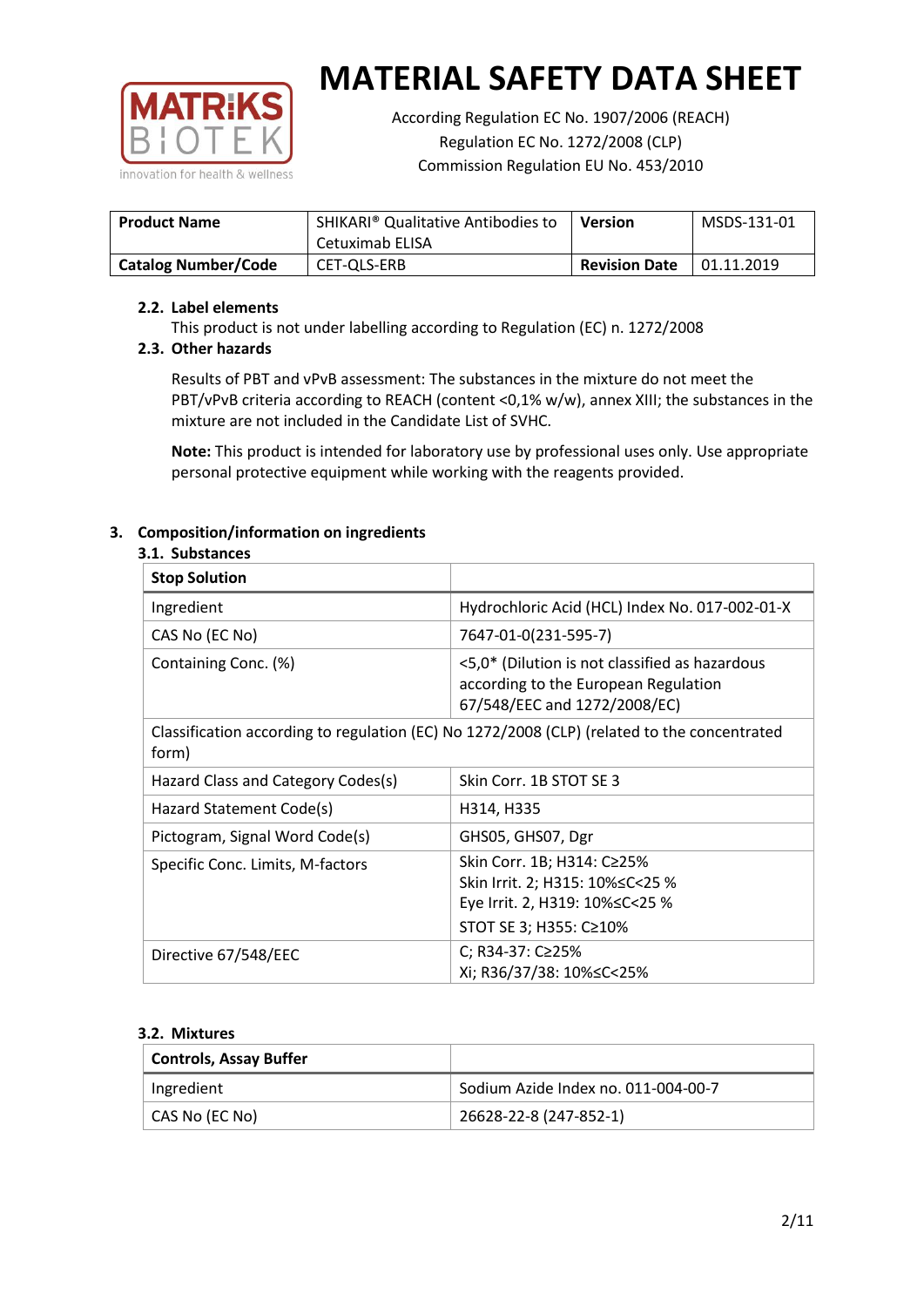

According Regulation EC No. 1907/2006 (REACH) Regulation EC No. 1272/2008 (CLP) Commission Regulation EU No. 453/2010

| <b>Product Name</b>        | SHIKARI <sup>®</sup> Qualitative Antibodies to<br>Cetuximab ELISA | Version              | MSDS-131-01 |
|----------------------------|-------------------------------------------------------------------|----------------------|-------------|
| <b>Catalog Number/Code</b> | CET-QLS-ERB                                                       | <b>Revision Date</b> | 01.11.2019  |

| Containing Conc. (%)                                                                                 | <0,001 % (Dilution is not classified as hazardous<br>according to the European Regulation<br>67/548/EEC and 1272/2008/EC) |  |
|------------------------------------------------------------------------------------------------------|---------------------------------------------------------------------------------------------------------------------------|--|
| Classification according to regulation (EC) No 1272/2008 (CLP) (related to the concentrated<br>form) |                                                                                                                           |  |
| Hazard Class and Category Codes(s)                                                                   | Acute Tox. 2 (oral)                                                                                                       |  |
|                                                                                                      | Acute Tox. 1 (dermal)                                                                                                     |  |
|                                                                                                      | STOT RE 2                                                                                                                 |  |
|                                                                                                      | Acute Aquatic 1                                                                                                           |  |
|                                                                                                      | Aquatic Chronic 1                                                                                                         |  |
| Hazard Statement Code(s)                                                                             | H300, H310, H373, H400, H410                                                                                              |  |
| Pictogram, Signal Word Code(s)                                                                       | GHS06, GHS08, GHS09                                                                                                       |  |
| Specific Conc. Limits, M-factors                                                                     | M-Factor-Aquatic Acute:1                                                                                                  |  |
| Directive 67/548/EEC                                                                                 | R23/24/25-36/37/38-50/53                                                                                                  |  |

| Conjugated                                                                                           |                                                                                                                                                  |  |
|------------------------------------------------------------------------------------------------------|--------------------------------------------------------------------------------------------------------------------------------------------------|--|
| Ingredient                                                                                           | Proclin 150 Index no. 613-167-00-5                                                                                                               |  |
|                                                                                                      | Proclin 150 is a mixture of substances of the<br>components, 5-Chloro-2-methyl-4-isothiazolin-3-<br>one and 2-Methyl-2H -isothiazol-3-one (3:1). |  |
| CAS No (EC No)                                                                                       | 55965-84-9                                                                                                                                       |  |
| Containing Conc. (%)                                                                                 | <0,0015% (Dilution is not classified as hazardous<br>according to the European Regulation<br>67/548/EEC and 1272/2008/EC)                        |  |
| Classification according to regulation (EC) No 1272/2008 (CLP) (related to the concentrated<br>form) |                                                                                                                                                  |  |
| Hazard Class and Category Codes(s)                                                                   | Acute Tox. 3                                                                                                                                     |  |
|                                                                                                      | Skin Corr. 1B                                                                                                                                    |  |
|                                                                                                      | Skin Sens. 1                                                                                                                                     |  |
|                                                                                                      | Acute Aquatic 1                                                                                                                                  |  |
|                                                                                                      | Aquatic Chronic 1                                                                                                                                |  |
| Hazard Statement Code(s)                                                                             | H301, H311, H314, H317, H331, H400, H410                                                                                                         |  |
| Pictogram, Signal Word Code(s)                                                                       | GHS05, GHS07, GHS09                                                                                                                              |  |
| Specific Conc. Limits, M-factors                                                                     | ≥0,6%: Skin Corr. 1B, H314                                                                                                                       |  |
|                                                                                                      | 0,06 - < 0,6%: Skin Irrit. 2, H315                                                                                                               |  |
|                                                                                                      | 0,06 - < 0,6 %: Eye Irrit. 2, H319                                                                                                               |  |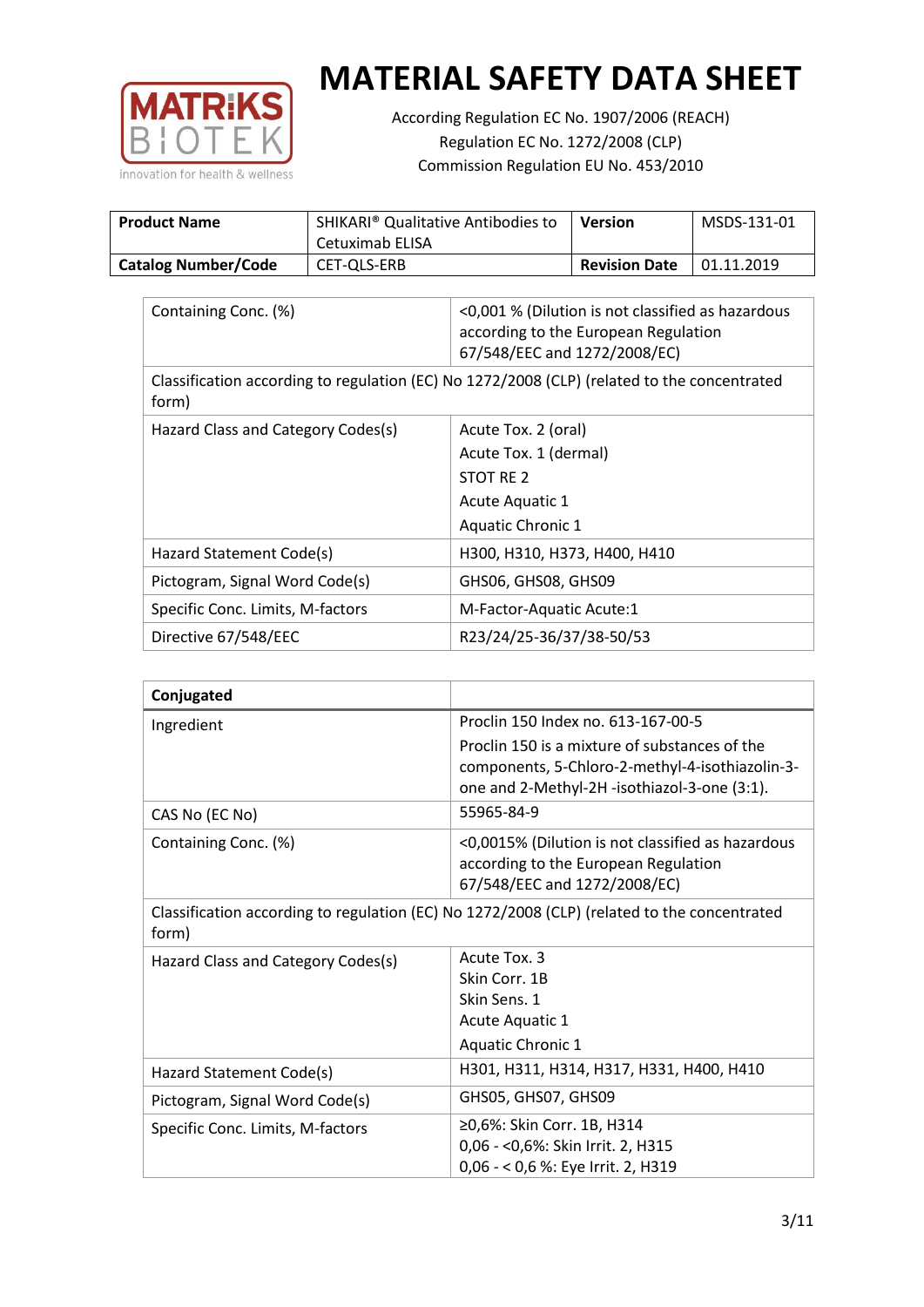

According Regulation EC No. 1907/2006 (REACH) Regulation EC No. 1272/2008 (CLP) Commission Regulation EU No. 453/2010

| <b>Product Name</b>        | SHIKARI <sup>®</sup> Qualitative Antibodies to<br>Cetuximab ELISA | <b>Version</b>       | MSDS-131-01 |
|----------------------------|-------------------------------------------------------------------|----------------------|-------------|
| <b>Catalog Number/Code</b> | CET-QLS-ERB                                                       | <b>Revision Date</b> | 01.11.2019  |

|                      | ≥0,0015 %: Skin Sens. 1, H317                |
|----------------------|----------------------------------------------|
|                      | M-Factor - Aquatic Acute: 10                 |
| Directive 67/548/EEC | T; N R:23/24/25-34-35-50/53                  |
|                      | $\frac{1}{1}$ S: (2-)26-28-36/37/39-45-60-61 |

## **4. First-aid measures**

## **4.1. Description of first aid measures**

General advice: No special measures required. Consult physician in case of complaints. If inhaled: Supply fresh air.

In case of skin contact: Immediately flush skin with plenty of water. Cold water may be used. Remove contaminated clothing and shoes.

In case of eye contact: Check for and remove any contact lenses. Immediately flush eyes with plenty of water for at least 15 minutes. Cold water may be used. If swallowed: Rinse mouth with plenty of water

## **4.2. Most important symptoms and effects, both accurate and delayed**

There are no hazards under normal use conditions. Direct contact with eyes may cause slight and temporary irritation. Swallowing of larger amounts may lead to stomachache, vomiting or diarrhea.

## **4.3. Indication of any immediate medical attention and special treatment needed** No specific therapy known. Use supportive and symptomatic treatment.

## **5. Fire-fighting measures**

## **5.1. Extinguishing media**

Suitable extinguishing media: Water spray, alcohol resistant foam, dry-powder, carbon dioxide

Unsuitable extinguishing media: Direct water stream

- **5.2. Special hazards arising from the substance mixture** To the best of our knowledge, no special hazards can be defined
- **5.3. Advice for fire-fighters** No data available.

## **6. Accidental release measures**

- **6.1. Personal precautions, protective equipment and emergency procedures** Wear appropriate protective gloves and clothes.
- **6.2. Environmental precautions**

Dilute with plenty of water. Do not allow to enter sewers/surface or ground water.

#### **6.3. Methods and materials for containment and cleaning up**

Absorb with liquid-binding material (sand, diatomite, acid binders, universal binders, sawdust).

**6.4. Reference to other sections**

For personal protection see section 8.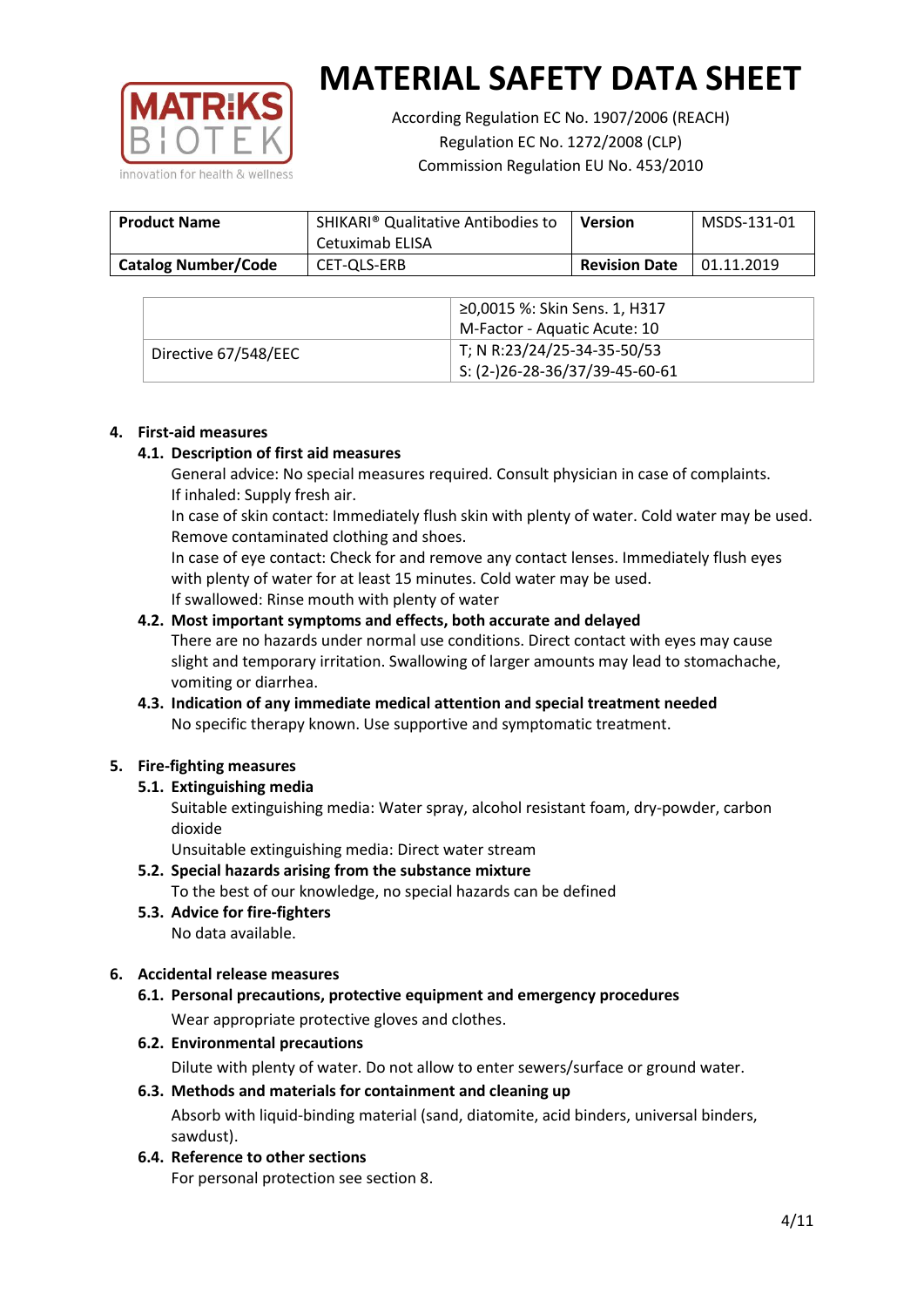

According Regulation EC No. 1907/2006 (REACH) Regulation EC No. 1272/2008 (CLP) Commission Regulation EU No. 453/2010

| <b>Product Name</b>        | SHIKARI <sup>®</sup> Qualitative Antibodies to<br>Cetuximab ELISA | <b>Version</b>       | MSDS-131-01 |
|----------------------------|-------------------------------------------------------------------|----------------------|-------------|
| <b>Catalog Number/Code</b> | CET-QLS-ERB                                                       | <b>Revision Date</b> | 01.11.2019  |

For disposal see section 13.

## **7. Handling and storage**

## **7.1. Precautions for safe handling**

Use all reagents in accordance with the relevant package insert provided with the product. Do not smoke, eat, drink or apply cosmetics in areas where kit reagents are handled. Wear disposable latex gloves when handling reagents.

Never pipet by mouth and avoid contact of reagents and specimens with skin and mucous membranes.

Handling should be done in accordance with the procedures defined by an appropriate national biohazard safety guideline or regulation.

Use all reagents in accordance with the relevant package insert provided with the product.

## **7.2. Conditions for safe storage, including any incompatibilities**

Store in tightly closed original packages or appropriately labeled alternate vessels. Store in dry, bunded areas. Keep away from direct sunlight and heat sources. Recommended storage temperature: 10-30°C (shipment), 2-8°C (long term storage). Protect from freezing. Keep away from food and drinks. Keep away from acids and heavy metals. Keep out of the reach of children.

## **7.3. Specific end uses**

For EU diagnostic product. For the rest of the world "Research use only".

## **8. Exposure controls/personel protection**

#### **8.1. Control parameters**

Indicative occupational exposure limit ES (2000/39IEC, Directive 2006/15IEC and Directive 2009/161IEC):

| <b>CAS</b> | <b>Substance</b> | Indicative occupational exposure limit |                         |
|------------|------------------|----------------------------------------|-------------------------|
|            | name             |                                        |                         |
| 26628-22-8 | Sodium Azide     | OEL mean (time-weighted 8 h):          | $0,1 \,\mathrm{mg/m^3}$ |
|            |                  | OEL short term (LS min):               | 0,3                     |
|            |                  | Notation: Skin                         |                         |

National work-place occupational exposure limits (only selected lands are displayed):

| <b>CAS</b> | <b>Substance</b> | <b>Occupational exposure limits</b> |                         |  |
|------------|------------------|-------------------------------------|-------------------------|--|
|            | name             |                                     |                         |  |
| 26628-22-8 | Sodium Azide     | Turkey                              |                         |  |
|            |                  | PEL:                                | $0,1 \,\mathrm{mg/m^3}$ |  |
|            |                  | $NPEL-P$ :                          | 0,3 mg/m <sup>3</sup>   |  |
|            |                  | D - absorb through skin             |                         |  |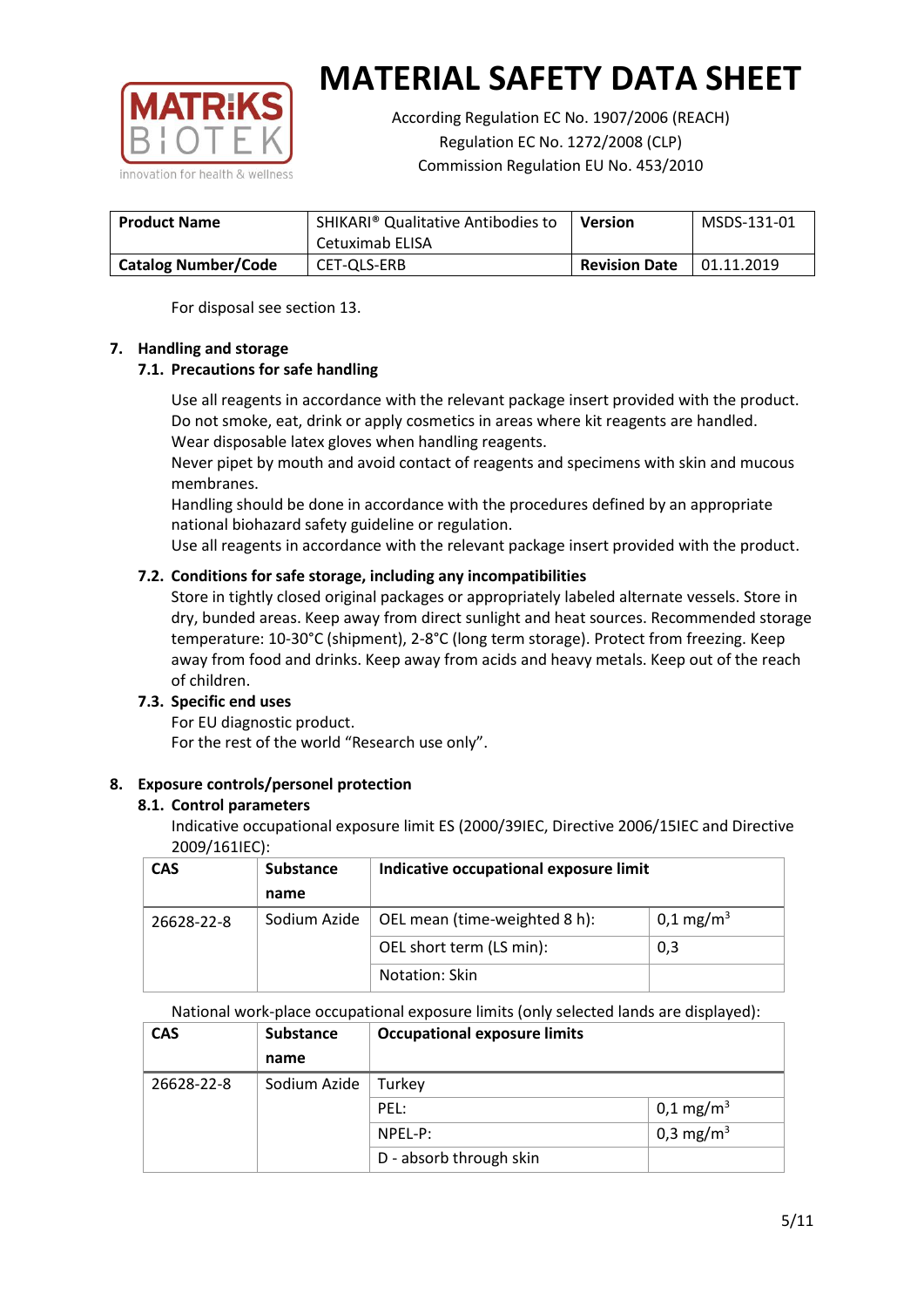

According Regulation EC No. 1907/2006 (REACH) Regulation EC No. 1272/2008 (CLP) Commission Regulation EU No. 453/2010

| <b>Product Name</b>        | SHIKARI <sup>®</sup> Qualitative Antibodies to<br>Cetuximab ELISA | Version              | MSDS-131-01 |
|----------------------------|-------------------------------------------------------------------|----------------------|-------------|
| <b>Catalog Number/Code</b> | CET-QLS-ERB                                                       | <b>Revision Date</b> | 01.11.2019  |

|  | I-irritating to mucosa (eye, airways) |                         |
|--|---------------------------------------|-------------------------|
|  | and skin                              |                         |
|  | Government Regulation no.             |                         |
|  | 361/2007 Coll.                        |                         |
|  | Slovakia                              |                         |
|  | NPEL mean:                            | $0,1 \text{ mg/m}^3$    |
|  | NPEL short-term:                      | 0,3 mg/m <sup>3</sup>   |
|  | Note K: absorbed through skin         |                         |
|  | Regulation 300/2007 Coll. (SK),       |                         |
|  | Appendix 1                            |                         |
|  | Germany                               |                         |
|  | AGW - time weighted mean:             | $0,2 \text{ mg/m}^3$    |
|  | Short-term factor:                    | 2(1)                    |
|  | 1RGS-900                              |                         |
|  | United Kingdom                        |                         |
|  | TWA:                                  | $0,1 \text{ mg/m}^3$    |
|  | STEL:                                 | 0,3 mg/m <sup>3</sup>   |
|  | France                                |                         |
|  | TWA:                                  | $0,1 \,\mathrm{mg/m^3}$ |
|  | STEL:                                 | 0,3 mg/m <sup>3</sup>   |

#### Other recommended values: not set

| <b>CAS</b> | Substance name $\vert$ OEL - equivalents |  |
|------------|------------------------------------------|--|
|            | $\overline{\phantom{0}}$                 |  |
|            |                                          |  |

Indicative biological limits (Turkey, *432/2003* Coll.): not set

| Substance                | Evaluated as             | Limit values             |
|--------------------------|--------------------------|--------------------------|
| $\overline{\phantom{0}}$ | $\overline{\phantom{0}}$ | $\overline{\phantom{0}}$ |

DNEL: not available for the mixture. PNEC: not available for the mixture.

#### **8.2. Exposure controls**

General hygiene directives should be considered.

Keep away from food stuffs and beverages. Wash hands before breaks and at the end of the working day

#### **Personal protective equipment:**

| <b>Respiratory protection:</b> | Not required                                                      |
|--------------------------------|-------------------------------------------------------------------|
| Skin protection                | Protective gloves of nitrile or nature latex, satisfying the norm |
|                                | <b>DIN EN 455</b>                                                 |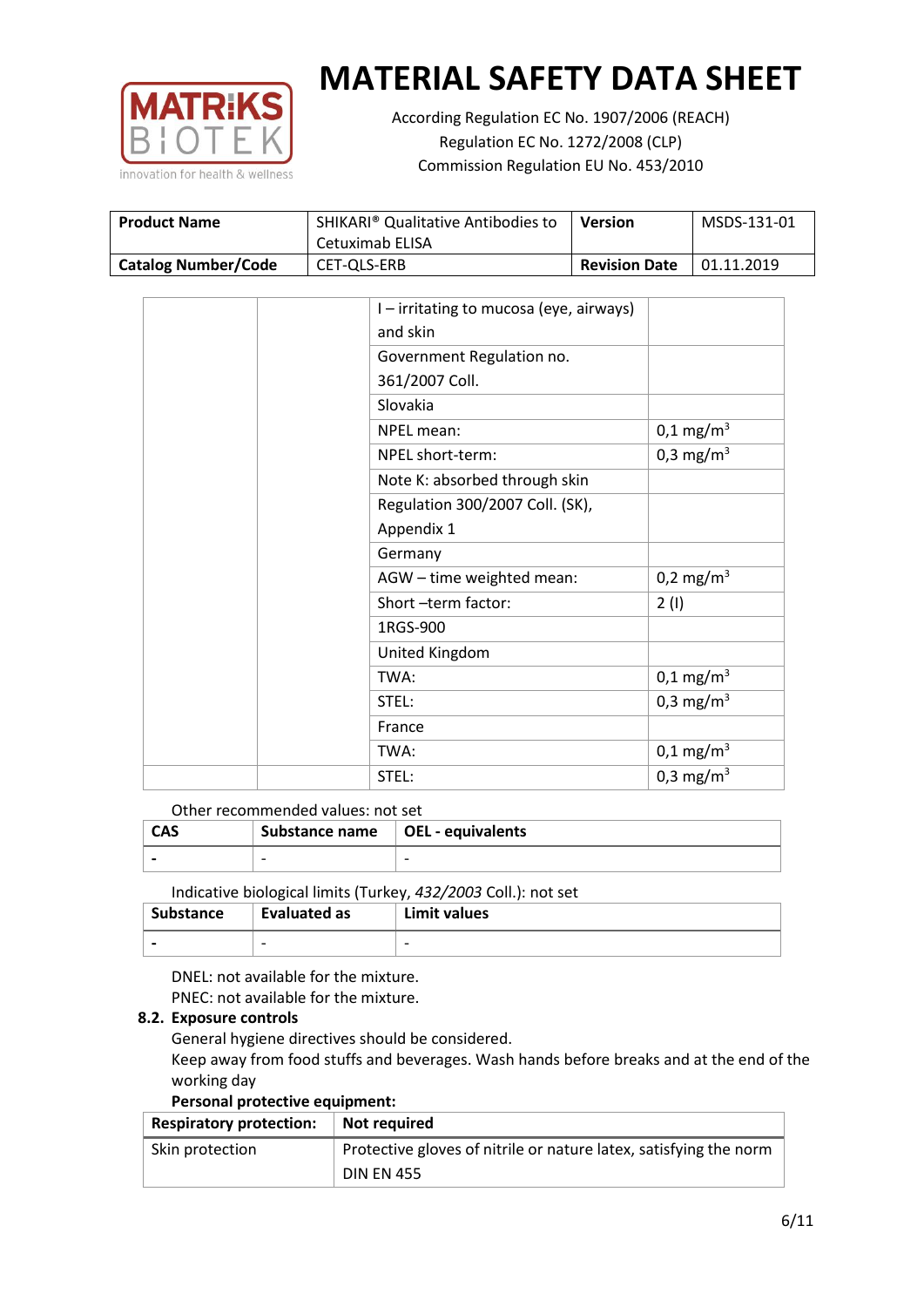

According Regulation EC No. 1907/2006 (REACH) Regulation EC No. 1272/2008 (CLP) Commission Regulation EU No. 453/2010

| <b>Product Name</b>        | SHIKARI <sup>®</sup> Qualitative Antibodies to<br>Cetuximab ELISA | <b>Version</b>       | MSDS-131-01 |
|----------------------------|-------------------------------------------------------------------|----------------------|-------------|
| <b>Catalog Number/Code</b> | CET-OLS-ERB                                                       | <b>Revision Date</b> | 01.11.2019  |

| Eye/Face protection | Safety glasses with side shields confirming to EN 166 (EN),<br>NIOSH (US) |
|---------------------|---------------------------------------------------------------------------|
| Body protection     | Impenetrable protective clothing                                          |

## **9. Physical and chemical properties**

## **9.1. Information on basic physical and chemical properties**

| <b>COMPONENT</b>      | <b>APPEARANCE</b> | <b>ODOR</b>     | pH             |
|-----------------------|-------------------|-----------------|----------------|
| Microtiter plate      | Solid, white      | <b>Odorless</b> | Not applicable |
| Controls              | Liquid, colorless | Odorless        | $7,4 \pm 0,05$ |
| Conjugate             | Liquid, red       | Odorless        | $7,4 \pm 0,05$ |
| Assay buffer          | Liquid, blue      | <b>Odorless</b> | $7,4 \pm 0,05$ |
| Substrate<br>solution | Liquid, colorless | Odorless        | $3,6 - 3,8$    |
| Stop solution         | Liquid, colorless | <b>Odorless</b> | $<$ 1          |
| Wash buffer           | Liquid, colorless | Odorless        | $7,4 \pm 0,05$ |

| <b>For All Components</b>                    |                                              |  |  |
|----------------------------------------------|----------------------------------------------|--|--|
| Odor threshold                               | No data available                            |  |  |
| Melting point/freezing point                 | No data available                            |  |  |
| Initial boiling point and range              | No data available                            |  |  |
| Flash point                                  | No data available                            |  |  |
| <b>Evaporation rate</b>                      | No data available                            |  |  |
| Flammability (solid, gas)                    | No data available                            |  |  |
| Upper/lower flammability or explosive limits | No data available                            |  |  |
| Vapour pressure                              | No data available                            |  |  |
| Vapour density                               | No data available                            |  |  |
| Relative density                             | No data available                            |  |  |
| Solubility(ies)                              | Fully miscible                               |  |  |
| Partition coefficient: n-octanol water       | No data available                            |  |  |
| Auto-ignition temperature                    | Product is not self-igniting                 |  |  |
| Decomposition temperature                    | No data available                            |  |  |
| Viscosity                                    | No data available                            |  |  |
| <b>Explosive properties</b>                  | Product does not present an explosion hazard |  |  |
| Oxidizing properties                         | No data available                            |  |  |

## **9.2. Other information**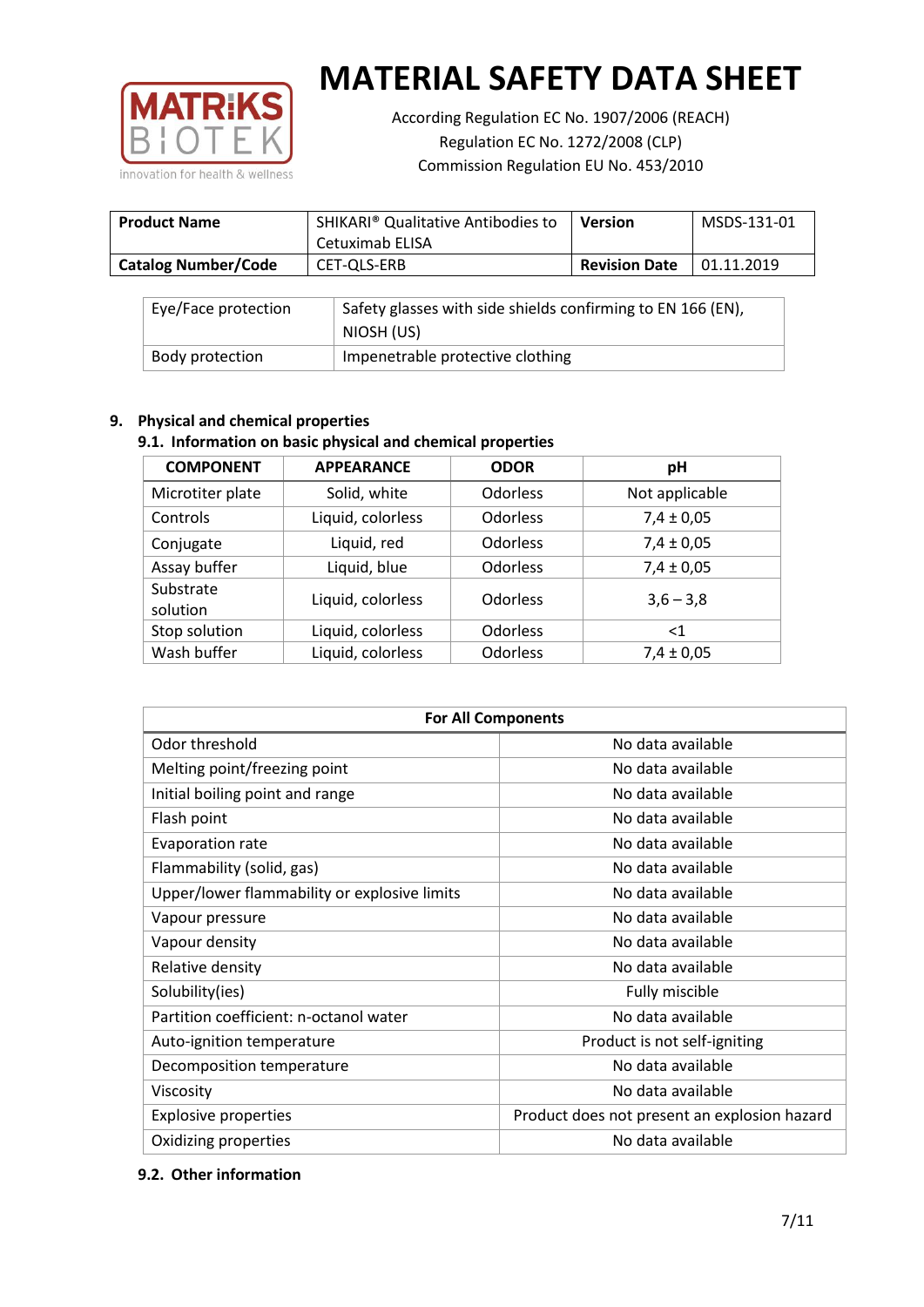

According Regulation EC No. 1907/2006 (REACH) Regulation EC No. 1272/2008 (CLP) Commission Regulation EU No. 453/2010

| <b>Product Name</b>        | SHIKARI <sup>®</sup> Qualitative Antibodies to<br>Cetuximab ELISA | Version              | MSDS-131-01 |
|----------------------------|-------------------------------------------------------------------|----------------------|-------------|
| <b>Catalog Number/Code</b> | CET-QLS-ERB                                                       | <b>Revision Date</b> | 01.11.2019  |

No other information available.

## **10. Stability and reactivity**

## **10.1. Reactivity**

Not reactive under normal conditions of storage and manipulation. Sodium azide has been reported to form lead or copper azide in laboratory plumbing (heavy metals) which may explode on percussion. Treatment of sodium azide with strong acids gives hydrazoic acid, which is also extremely toxic.

## **10.2. Chemical stability**

Mixture is chemically stable under normal conditions of storage and manipulation. Overheating may cause thermal decomposition.

## **10.3. Possibility of hazardous reactions**

Sodium azide has been reported to form lead or copper azide in laboratory plumbing (heavy metals) which may explode on percussion.

## **10.4. Conditions to avoid**

Stable under normal conditions. Keep away from direct sunlight and heat sources. Do not mix with strong acids and heavy metals.

#### **10.5. Incompatible materials**

Strong acids, heavy metals, halogenated hydrocarbons.

## **10.6. Hazardous decomposition products**

Material does not decompose at ambient temperatures. Incomplete combustion and thermolysis may produce toxic, irritating and flammable decomposition products (such as carbon monoxide, carbon dioxide, sooth, aldehydes and other products of organic compounds decomposition, sulfur / nitrogen oxides).

## **11. Toxicological information**

## **11.1. Information on toxicological effects**

#### **11.1.1. Acute toxicity**

Based on available data, the classification criteria are not met. Based on composition, the mixture has low acute toxicity and no adverse effects for human health are expected under applicable conditions of exposure sodium azide.

#### **11.1.2. Skin corrosion/irritation**

Based on available data, the classification criteria are not met. Prolonged or repeated skin contact may cause mild irritation and dermatitis (skin inflammation). However, these effects do not required classification

## **11.1.3. Serious eye damage/irritation**

Based on available data, the classification criteria are not met. Direct contact with eyes may cause slight and temporary irritation. However, these effects do not required classification

## **11.1.4. Respiratory or skin sensitization**

Based on available data, the classification criteria are not met. Compounds have no sensitization effects.

#### **11.1.5. Germ cell mutagenicity**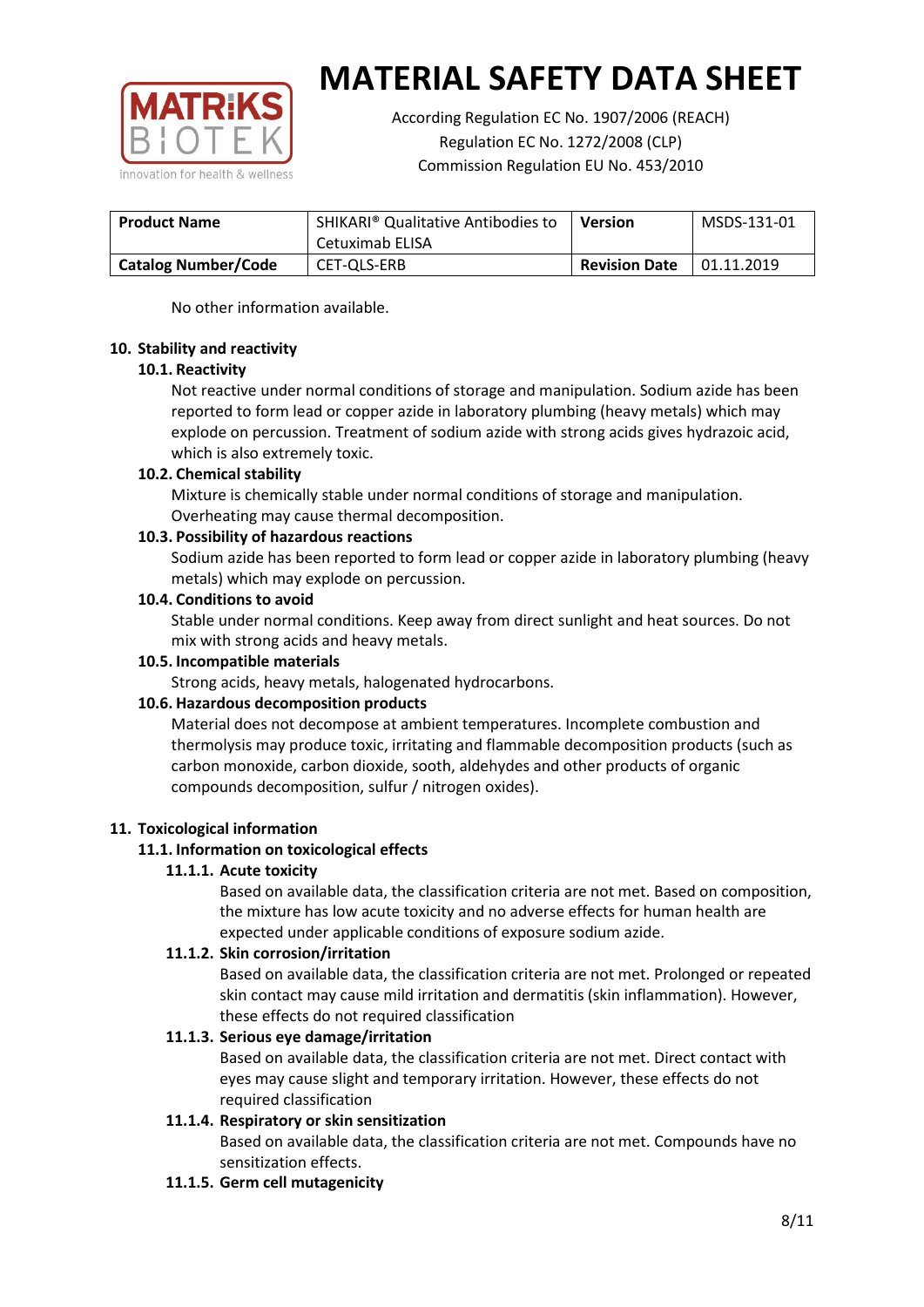

According Regulation EC No. 1907/2006 (REACH) Regulation EC No. 1272/2008 (CLP) Commission Regulation EU No. 453/2010

| <b>SHIKARI</b> <sup>®</sup> Qualitative Antibodies to<br><b>Product Name</b> |                 | <b>Version</b>       | MSDS-131-01 |
|------------------------------------------------------------------------------|-----------------|----------------------|-------------|
|                                                                              | Cetuximab ELISA |                      |             |
| <b>Catalog Number/Code</b>                                                   | CET-QLS-ERB     | <b>Revision Date</b> | 01.11.2019  |

Based on available data, the classification criteria are not met. Compounds have no potential for mutagenic activity.

## **11.1.6. Carcinogenicity**

Based on available data, the classification criteria are not met. Compounds have no potential for carcinogenic activity.

## **11.1.7. Reproductive toxicity**

Based on available data, the classification criteria are not met. Compounds have no potential for reproductive toxicity.

## **11.1.8. STOT-single exposure**

Based on available data, the classification criteria are not met

## **11.1.9. STOT-repeated exposure**

Based on available data, the classification criteria are not met.

## **11.1.10. Aspiration hazard**

Based on available data, the classification criteria are not met.

## **12. Ecological information**

#### **12.1. Toxicity**

No data available.

- **12.2. Persistence and degradability** No data available.
- **12.3. Bio accumulative potential** No data available.

**12.4. Mobility in soil**

No data available.

## **12.5. Results of PBT and vPvB assessment**

The substances in the mixture do not meet the PBT/vPvB criteria according to REACH, annex XIII (content <0,1% w/w); the substances in the mixture are not included in the Candidate List of SVHC.

#### **12.6. Other adverse effects** No data available.

## **13. Disposal considerations**

## **13.1. Waste treatment methods**

Product: Waste should be disposed of in accordance with federal, state and local environmental control regulations. Must not be composed together with household garbage.

Uncleaned packaging: Waste should be disposed of in accordance with federal, state and local environmental control regulations. Must not be composed together with household garbage.

General notes: Water hazard class 1 (German Regulation) (Self-assessment): Slightly hazardous for water. Do not allow undiluted product or large quantities of it to reach ground water, water course or sewage system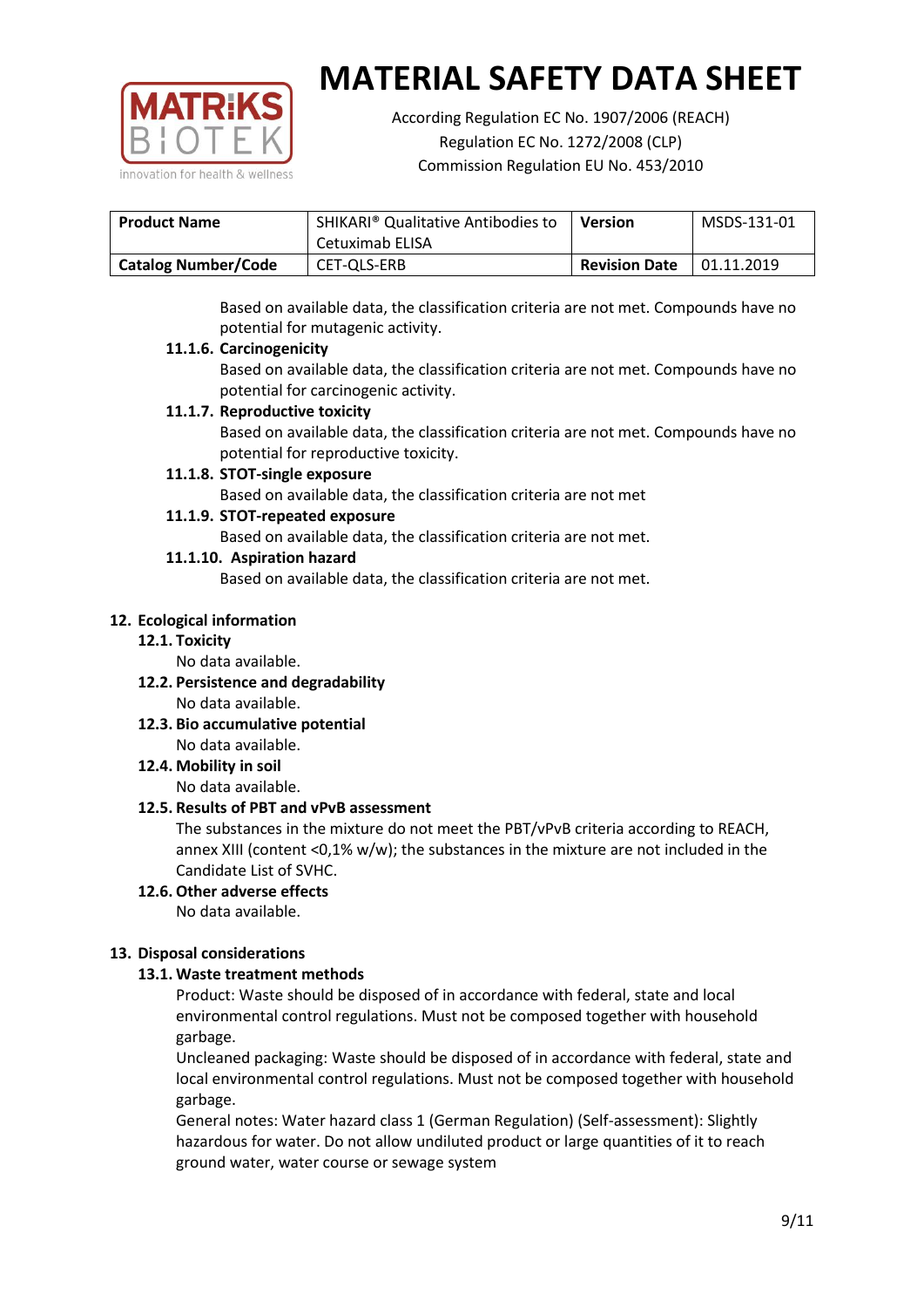

According Regulation EC No. 1907/2006 (REACH) Regulation EC No. 1272/2008 (CLP) Commission Regulation EU No. 453/2010

| <b>Product Name</b>        | SHIKARI <sup>®</sup> Qualitative Antibodies to<br>Cetuximab ELISA | <b>Version</b> | MSDS-131-01 |
|----------------------------|-------------------------------------------------------------------|----------------|-------------|
| <b>Catalog Number/Code</b> | <b>Revision Date</b><br>CET-QLS-ERB                               |                | 01.11.2019  |

## **14. Transport information**

The mixture is not classified as dangerous for transport according to ADR/RID/IMDG/ICAO/IATA/ DGR

- **14.1. UN number:** None
- **14.2. Un proper shipping name:** None
- **14.3. Transport hazard class(es):** None
- **14.4. Packing group:** None
- **14.5. Environmental hazards:** None
- **14.6. Special precautions for user:** Not applicable.
- **14.7. Transport in bulk according to Annex II of MARPOL 73/78 and the IBC Code:** Not applicable.

#### **15. Regulatory information**

This Safety Data Sheet is prepared according to;

REGULATION (EC) No 1907/2006 OF THE EUROPEAN PARLIAMENT AND OF THE COUNCIL of 18 December 2006 concerning the Registration, Evaluation, Authorization and Restriction of Chemicals (REACH), establishing a European Chemicals Agency, amending Directive 1999/45/EC and repealing Council Regulation (EEC) No 793/93 and Commission Regulation (EC) No 1488/94 as well as Council Directive 76/769/EEC and Commission Directives 91/155/EEC, 93/67/EEC, 93/105/EC and 2000/21/EC

## **15.1. Safety, health and environmental regulations/legislation specific for the substance or mixture**

No data available.

## **15.2. Chemical safety assessment**

No data available.

#### **16. Other information**

# **16.1. "H code" and "R Phrases" used in this document**

| H301 | Toxic if swallowed |
|------|--------------------|
|------|--------------------|

- H311 Toxic in contact with skin
- H314 Causes severe skin burns and eye damage
- H315 Causes skin irritation
- H317 May cause an allergic skin reaction
- H319 Cause serious eye irritation
- H331 Toxic if inhaled
- H335 May cause respiratory irritation
- H400 Very toxic to aquatic life